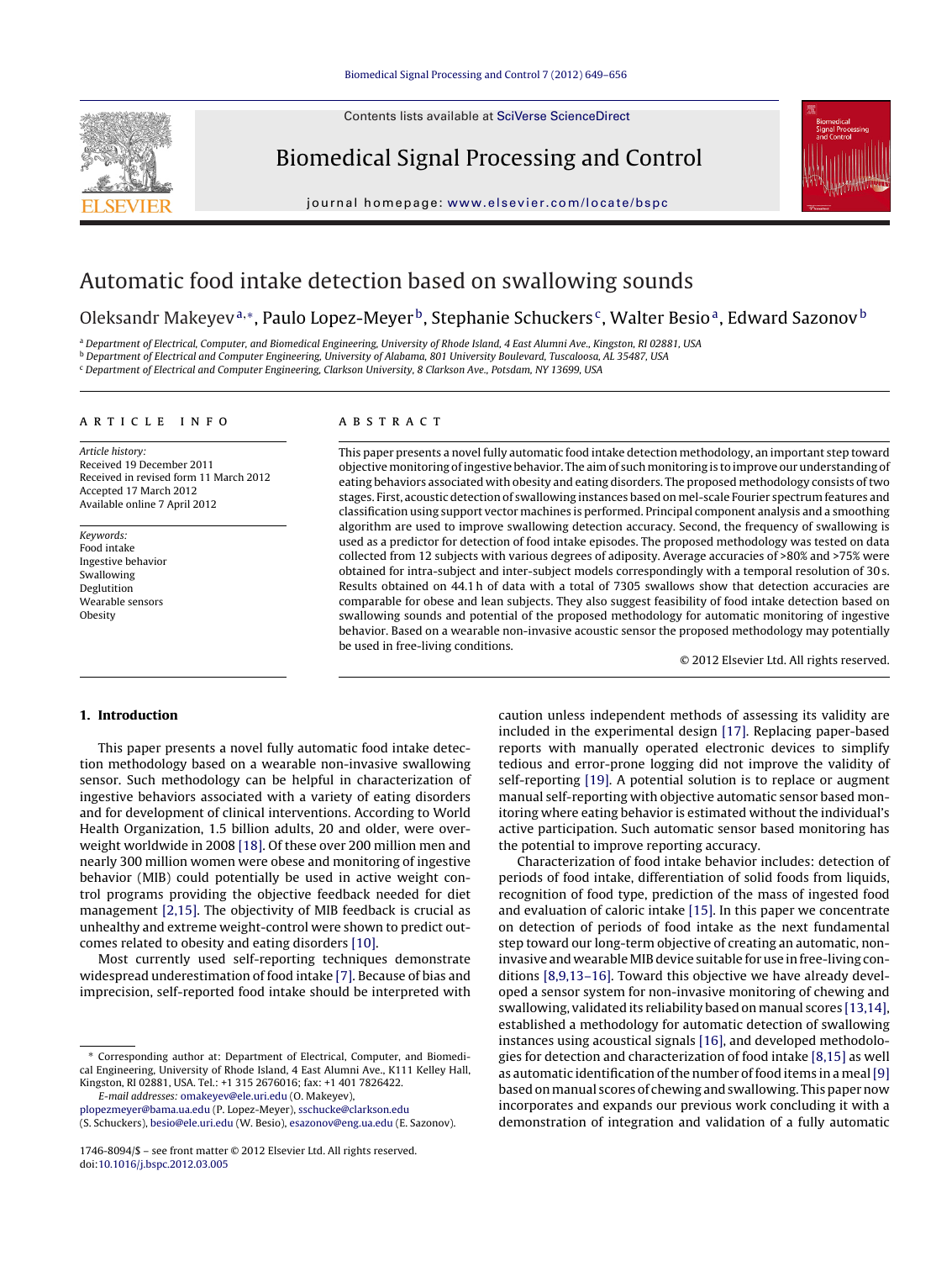

**Fig. 1.** Scheme of the two-stage automatic food intake detection.

food intake detection methodology. The proposed methodology consists of two stages: first, acoustic detection of swallowing instances based on mel-scale Fourier spectrum features, classification using support vector machines, principal component analysis (PCA) and a smoothing algorithm. Second, detection of periods of food intake based on frequency of swallowing. Scheme of the proposed methodology is presented in Fig. 1. To the best of our knowledge this is the first attempt of fully automatic detection of food intake based on swallowing data from wearable non-invasive sensors. A review of previous attempts to detect food intake such as intake gestures based approach proposed by Junker et al. in [\[6\]](#page-7-0) and chewing based approach proposed by Nishimura and Kuroda in  $[11]$ is presented below. It is followed by a summary of contributions of this paper showing how it builds up on and extends the finding of our previous works integrating them into automatic food intake detection methodology. An extensive review of existing methodologies for automatic detection of swallowing instances and comparison of our methodology to related work in this area is out of scope of this paper and can be found in our previous work [\[16\].](#page-7-0)

#### **2. Related work**

Three categories of non-invasive wearable sensors have been proposed as basis for creation of automatic food intake detection methodologies: intake gesture sensors [\[6\],](#page-7-0) chewing sound sensors [\[11\]](#page-7-0) and swallowing sensors. Activities that correspond to these sensor categories represent a temporal description of food consumption and thus can be used to identify periods of food intake.

Intake gestures are intentional arms and trunk movements related to food intake. In general, the task of gesture detection is difficult because relevant gestures occur sporadically in a continuous stream of data while often being embedded into other, partly arbitrary movements that are difficult to model due to their complexity and unpredictability [\[6\].](#page-7-0) An approach for intake gesture detection was proposed in [\[6\]](#page-7-0) based on data from five inertial sensors attached to wrists (2), upper arms (2) and upper torso. This twostage approach combines natural partitioning pre-selection with Hidden Markov Models classification. This approach was tested on frequently used human feeding movements of both arms and the trunk including: using fork and knife for intake of lasagna, using spoon for intake of cereals or soup, drinking from a cup, and intake of bread or chocolate bar using one hand only. The data was collected from four subjects; two sessions were performed for each subject on different days. A total of 4.7 h of data was collected with 34.7% of the data containing intake gestures. Average recall of 0.78 and average precision of 0.77 were obtained for subject-specific intra-subject prediction model. No results for non-personalized inter-subject model were reported.

The task of food intake detection based on chewing is virtually identical to the task of detection of chewing instances since the chewing sequence represents the solid food intake cycle. The chewing sequence consists of cyclic openings and closings of the jaw and arbitrary tongue movements. An approach for automatic detection of chewing instances was proposed in [\[11\].](#page-7-0) A wireless in-ear microphone is used to capture sound emissions generated by chewing and transmitted by bone conduction to the ear canal. A two-staged chewing detection algorithm first detects chew-like

signals by applying the number of zero-crossings threshold to log energy regression coefficients. Then chewing sound verification is performed based on similarity of signals detected at the first stage to the chewing sound models derived from the training data. The authors report high average chewing detection accuracy of 98.7% for five food categories including chips, salad, rice, wafers and banana. However, limited details about the validation methods are provided including only the average number of test chews (516) and the number of training chews (100) per food category. It is not clear how many human subjects participated in the study, whether intra- or inter-subject model results are reported, how the data was divided into training and validation sets, what kind of validation technique was used, etc.

Detection of food intake based in swallowing differs from detection based on chewing since, unlike chewing, swallowing occurs sporadically and unconsciously throughout the day. Therefore, automatic detection of swallowing instances is only the first step toward food intake detection. Detected swallows need to be further classified as either spontaneous or food intake swallows. Our work on creation of automatic food intake detection based on swallowing started with the development of a non-invasive multi-modal monitoring system including a wearable acoustic swallowing sensor – a throat microphone located over the laryngopharynx [\[13,14\].](#page-7-0) This monitoring system comprised of hardware, software and a protocol for manual scoring of the collected data was used in a human study measuring chewing and swallowing in 21 subjects during food intake and resting periods. Next, in [\[15\]](#page-7-0) we developed and validated methods for detection and characterization of food intake based on manual swallowing scores. In particular, we showed that the instantaneous swallowing frequency could serve as a predictor for accurate detection of food intake with an average accuracy of 87% for 30 s time windows. We also developed and validated methods for automatic detection of swallowing instances with acoustical sensors [\[16\]](#page-7-0) yielding 84.7% average detection accuracy of swallowing events for intra-visit individual model. These results suggest the potential of using swallowing frequency for automatic detection of food intake.

However, two crucial issues remain unresolved. First, methodology of automatic swallowing detection was previously validated on intra-visit individual model only, i.e. training and validation of the algorithm were performed on different segments of the same recording rather than on separate recordings from the same or different human subjects. Such intra-visit model cannot be implemented in a MIB device as constant real-time re-training is not feasible in free-living conditions due to the absence of a gold standard manual score. Therefore, further validation is needed for intra- and inter-subject models which could be preprogrammed and implemented in such a device directly. Second, the food intake detection methodology was previously validated on gold standard manual scores only. Validation on automatically produced swallowing scores is needed to evaluate how sensitive the food intake detection algorithm is to errors in swallowing detection. The first contribution of this paper is that answers both of the aforementioned questions presenting a first fully automatic food intake detection methodology based on an acoustic swallowing sensor and validating it for intra- and inter-subject models on a database collected from 12 subjects during food intake and resting periods.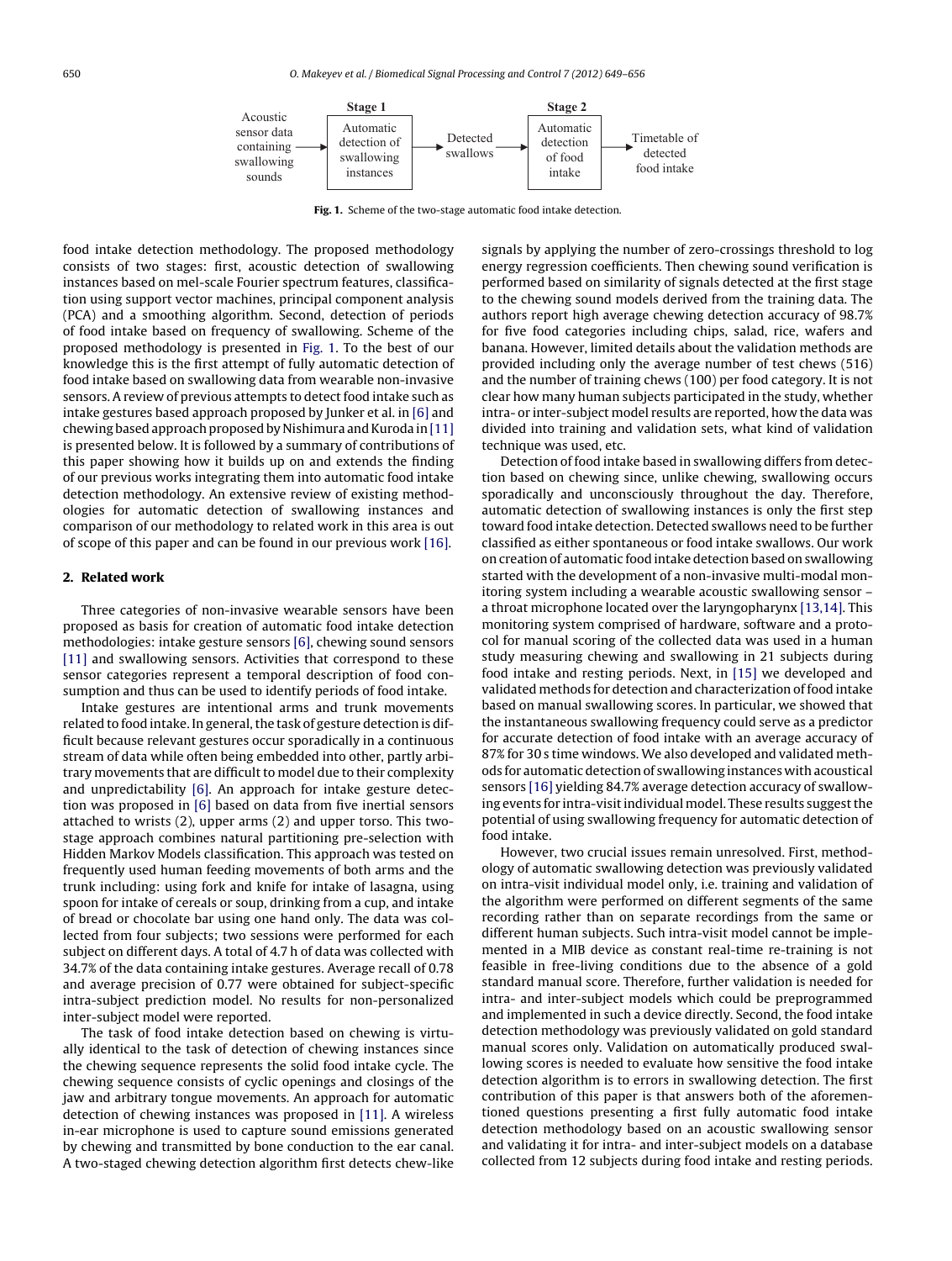<span id="page-2-0"></span>The second contribution of this paper is utilization of PCA and a smoothing algorithm to improve automatic swallowing detection accuracy for intra- and inter-subject models.

## **3. Methods**

#### 3.1. Human study

The automatic food intake detection methodology used for this paper was validatedonadatasetthatis a subset ofthedata collected during the human study reported in [\[13\].](#page-7-0) A short summary of the aspects of the original dataset that are the most relevant to the current study is presented below.

The original subject population included 21 generally healthy volunteers, 12 males and 9 females, with different degrees of adiposity. Thirty eight percent of human subjects had body mass index (BMI) greater than 30 (obese). Institutional Review Board approval was obtained for the study. Subjects read and signed the informed consent form. No subjects had dental problems that would interfere with normal food intake. Each subject participated in four separate visits scheduled for different days. Each visit consisted of three parts: (1) a 20-min resting period (10 min of silent inactivity and 10 min of talking where the subject was asked to read aloud), (2) a meal period of unlimited time to eat the meal of a fixed size, (3) a second 20-min resting period (10 min of silent inactivity and 10 min of talking). The following food items were included in the meal: a slice of cheese pizza, a can of 1% fat yogurt, an apple, and a peanut butter sandwich. The foods were selected to represent different physical properties ofthe food suchas crispiness, softness/hardness and tackiness. The variability in physical properties of food ensured that the proposed methodology was tested on a sample that is representative of the variability in the properties of everyday food. The provided drink was clear water. All food items were to be consumed unmixed and completely. Water was consumed separately from food. Subjects ate in silence during half of the meals and were involved in a dialogue during the other half to evaluate the impact of a meal-time conversation on the accuracy of swallowing detection. Additionally, a mix of background noise was used during half of the visits to simulate realistic environments where people may be eating. Subjects were videotaped and monitored by a multimodal sensor system which included a miniature IASUS NT (IASUS Concepts Ltd.) throat microphone located over the laryngopharynx. The microphone provided a dynamic range of  $46 \pm 3$  dB with a frequency range of 20–8000 Hz. Microphone signals were amplified by a custom-built pre-amplifier with a variable gain in the range 20–60 dB. The gain of the amplifier was set experimentally to reliably capture the subtle sounds of swallowing without saturating the amplification circuits during normal speech and fixed for the whole data collection process. Amplified signals were recorded through a line-in input of a standard sound card at a sampling rate of 44,100 Hz. The recordings were manually scored to mark the boundaries of food intake periods and each swallowing instance. The scoring software was developed to allow assignment of corresponding labels using manual review and playback of acquired video and sensor data. To evaluate the accuracy of manual swallowing score a multi-rater reliability study was conducted with three raters on data from five out of the 21 subjects [\[13\].](#page-7-0) Comparing manual scores from three raters the study showed high reliability of the manual scores with average intra-class correlation (ICC) coefficient of 0.98 obtained for scores of swallowing instances. The range of the ICC is between 0 and 1 and high value of ICC means that there is little variation between the scores given by different raters. This indicates a high degree of agreement between raters suggesting that manual scores are reliable for use as a gold standard in validation of automatic swallowing and food intake detection algorithms

on a large dataset. To the best of our knowledge the 65 h dataset with over 10K swallows used in [\[13\]](#page-7-0) is the largest dataset collected to date in a study of ingestive behavior monitoring based on data from wearable non-invasive sensors. It is also the most complex dataset with inclusion of a variety of sound artifacts and background noises of various origins, various foods and human subjects with different degrees of adiposity to create experimental conditions resembling those of free-living food consumption. Out of the 84 originally collected visits, 4 visits from one subject were used for the initial calibration of the multi-modal monitoring system and therefore discarded from further studies. Another 10 visits had partially incomplete data and were discarded from the dataset. All the cases ofincomplete data can be traced to a single reason of operator's error during the data collection. The detailed description of those errors can be found in [\[13\].](#page-7-0) From the remaining 70 complete visits only 12 out of 20 subjects had complete datasets for all four visits. These 12 subjects comprise the dataset used to validate the methodology proposed in this paper. This derived dataset is large (44.1 h with a total of 7305 swallows) and as complex as the original dataset since it includes the same variety of data for the population with similar average degree of adiposity. Namely, the average BMI for the derived dataset is  $29.2 \pm 6.9$  compared to  $29 \pm 6.4$  of the original dataset. Average intra-visit swallowing detection accuracy calculated for the derived dataset is 96.7% (per-epoch) and 85.1% (per-swallow) compared to 96.8% and 84.7% respectively obtained for the original dataset. This indicates that the derived dataset is a representative subset of the original dataset.

# 3.2. Automatic detection of swallowing instances

The methodology for automatic detection of swallowing instances with acoustical sensors for this paper is based on the methods proposed in [\[16\]](#page-7-0) with two major improvements: preprocessing of mel-scale Fourier spectrum (MSFS) features using principal component analysis (PCA) and postprocessing of the automatically detected swallowing instances using a smoothing algorithm. A summary of the original methodology and description of proposed improvements are presented below.

The original methodology was based on MSFS for time–frequency representation and support vector machines (SVM) for automatic detection of characteristic sounds of swallowing. First, the sound stream was split into a series of overlapping epochs and mel-scale Fourier transform was applied to each epoch. Second, the resultant epoch feature vectors were merged for a number of adjacent epochs to produce time-lagged feature vectors accounting for time-varying structure of a swallow. Assuming a feature vector  $f_i$  was formed for each epoch a time-lagged feature vector  $f'_i$  was produced by merging feature vectors of the  $2 \times K + 1$ adjacent epochs:  $f'_i = \{f_{i-K}, \ldots, f_i, \ldots, f_{i+K}\}\$ . These time-lagged vectors were used as inputs for training and validation of the SVM classifier using the Gaussian radial basis kernel function. Near-optimal values for the following parameters: epoch duration of 1.5 s, epoch step size of 0.2 s, eighth MSFS decomposition level, number of lags K equal to 1, SVM misclassification penalty parameter equal to 10 and Gaussian kernel width parameter equal to 0.05 were determined using a grid search procedure in our previous work and used in the current study [\[16\].](#page-7-0)

Binary class labels assigned to each 1.5 s epoch for training and prediction of automatic score by SVM were produced in the following way: if any part of the epoch was scored manually as belonging to the swallow class then the epoch label was set to '1' (swallow epoch), otherwise it was set to '−1' (non-swallow epoch). These labels represent accuracy of the classifier on epoch level and do not correspond well to the accuracy of detection of swallowing events. To evaluate the classifier swallowing detection accuracy gold standard manual and automatically produced epoch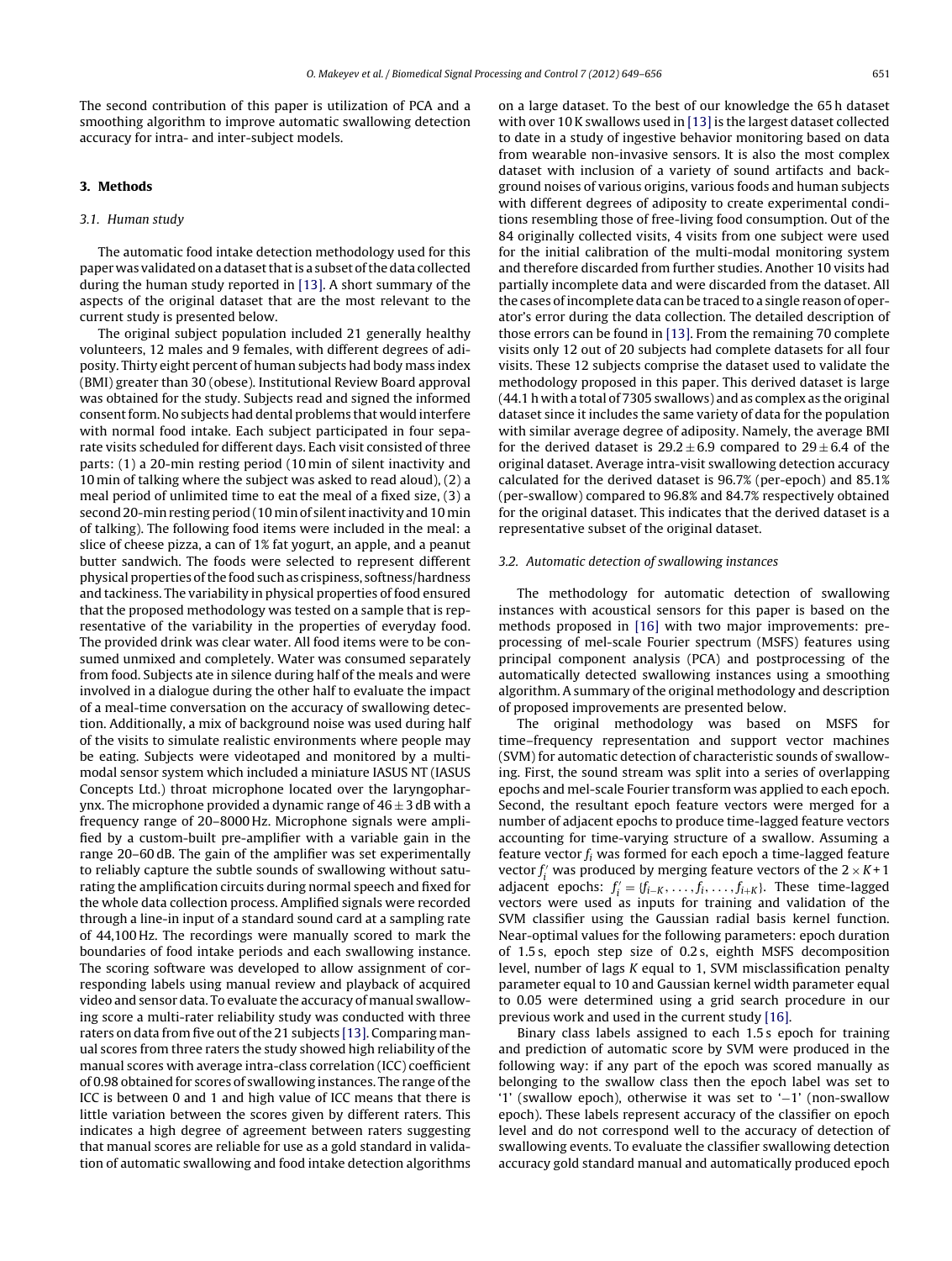scores were used to identify the swallowing instances consisting of multiple epochs. Then the numbers of true positive  $(T_{+})$ , false positive  $(F_{+})$ , false negative  $(F_{-})$ , and true negative  $(T_{-})$  detections were calculated. A swallow detection was considered a true positive if both manual and automatic scores contained continuous sequences of swallow epochs intersecting at one or more epochs or on the sequence boundary. These detections were later used to calculate sensitivity  $(T_{+}/(T_{+} + F_{-}))$ , specificity  $(T_{-}/(T_{-} + F_{+}))$ , and prevalence  $((T_+ + F_-)/(T_+ + T_- + F_+ + F_-))$  to further calculate the overall accuracy  $((T_+ + T_-)/(T_+ + T_- + F_+ + F_-))$  of swallow detection as the weighted average of sensitivity and specificity, where sensitivity is weighted by prevalence and specificity is weighted by the complement of prevalence [\[1\].](#page-7-0)

The methodology was tested on the original dataset containing 70 visits from 20 subjects. Each visit was divided into 55 equal segments with an average duration of 1 min. Three-fold cross-validation was performed with two folds (two of every three consecutive segments) used for training and one fold used for validation at each step. An average detection accuracy of 96.8% for epochs and 84.7% for swallowing instances was obtained for such intra-visit model [\[16\].](#page-7-0) Analysis of obtained results also revealed that detection accuracy seemed not to be dependent on subject's BMI and had substantial tolerance to sound artifacts resulting from food intake, intrinsic speech and background noise. Complete details on the methodology including justification of selection of feature extraction and classification mechanisms and assessment of near-optimal parameters can be found in [\[16\].](#page-7-0)

As a first proposed improvement to the swallowing detection methodology PCA was used for preprocessing of MSFS features. The combination of two machine learning algorithms: supervised SVM and unsupervised PCA is widely used in biomedical engineering [\[4,12\].](#page-7-0) PCA is a multivariate non-parametric statistical technique that when applied to a number of possibly correlated variables reveals the internal structure of the data in a way that best explains its variance and to transform the data into a new set of orthogonal variables called principal components which are linear combinations of the original variables. The first principal component accounts for as much of the variance in the original data as possible, and each succeeding component accounts for as much of the remaining variance as possible. A detailed description of the PCA theory is out of the scope of this paper and can be found in [\[5\].](#page-7-0) Measuring variance along each principal component provides information on the relative importance of each component. Therefore, PCA is often used for dimensionality reduction of feature vectors with a smaller number of principal components being used compared to the original feature vector dimension. Since kernel methods like SVM are tolerant to high dimensionality of features we used PCA with the maximal number of principal components not losing any data from the original dataset.

As the second proposed improvement, a postprocessing smoothing algorithm was used to refine the automatic score produced by the SVM. Refinement of the automatic epoch score by a smoothing algorithm was performed in two steps. Two

predefined thresholds whose optimal values were obtained using grid search were used. First, labels for short segments, of up to a first threshold, of a predefined number of epochs in duration that were automatically marked as '−1' (non-swallow epochs) but were surrounded by epochs marked as '1' (swallow epochs) on both sides were reset to '1'. This postprocessing step was needed to correct the situations in which a single swallow of more than two epochs may be split into several parts by a misclassified epoch. Second, labels for short segments, of up to a second threshold, of a predefined number of epochs in duration that were automatically marked as '1' but were surrounded by epochs marked as '−1' on both sides were reset to '−1'. This step eliminated the cases where accidental epochs were incorrectly classified as swallows. An illustration of the automatic score refinement with the smoothing algorithm is presented in Fig. 2.

The results of testing of both the original and improved swallowing detection techniques as a part of a food intake detection methodology in intra- and inter-subject models are presented below.

#### 3.3. Automatic detection of food intake

Our food intake prediction approach assigns binary labels 'intake' or 'no intake' to predefined length time windows based on the average instantaneous swallowing frequency (ISF) calculated for the current window. The ISF is the inverse of the time between each two consecutive swallows and is expressed in swallows per minute:  $ISF_i^j = 60/(t_i - t_{i-1})$  (sw/min), where  $t_i$  is the temporal location of the swallow occurrence in seconds for swallow  $i = 2, \ldots, N_i$  and  $N_i$  is the total number of swallows of the current window j. A higher ISF indicates shorter time between two consecutive swallows.

Selection of the intake detection window size defines the temporal resolution. As higher frequencies of swallowing indicate the presence of food ingestion the window should be long enough to reliably detect an increase in the number of swallows associated with food consumption compared to spontaneous swallowing, i.e. the smallest window size is limited by the minimal detectable change in swallowing frequency. At the same time the window should be short enough to detect such short food consumption events as snacking. In [\[15\]](#page-7-0) we estimated the optimal trade-off between detection accuracy and temporal resolution to be a time window length of 30 s. The same window length was used for the current study.

Detection of food intake using swallowing frequency as a predictor was performed using a floating average prediction model in the following way: first, a decision threshold  $T = \alpha$ .  $(1/M)\!\sum_{j=1}^M\left((1/N_j)\!\sum_{i=2}^{N_j}\!\text{ISF}_i^j\right)$  is calculated as a product of the average ISF of the training set multiplied by a scaling factor  $\alpha$  where M is the number of time windows in the training set and  $j = 1, \ldots, M$ . In this way a decision threshold is a function of the average ISF. Food intake labels are determined for each time window in the training



Fig. 2. Refinement of the automatic epoch score by a smoothing algorithm in two steps correcting the situations where: (a) a single swallow is split into several parts by a misclassified epoch; (b) accidental epochs are incorrectly classified as swallows.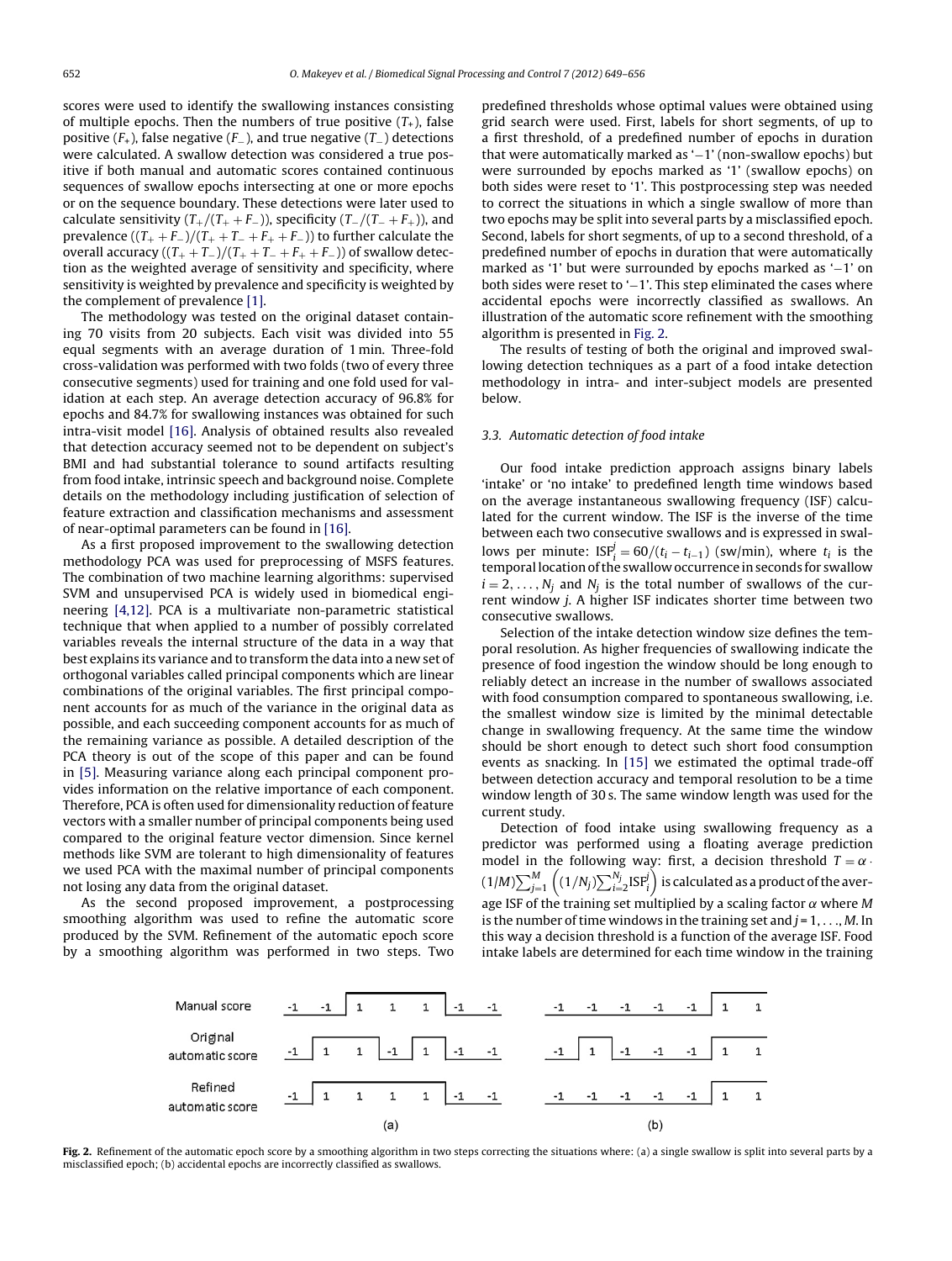<span id="page-4-0"></span>set: if the average ISF for the current window is greater than or equal to the decision threshold then the current window is labeled 'intake':

$$
L_j = \begin{cases} \text{ 'intake' } & \text{if } \overline{\text{ISF}}^j \geq T \\ \text{ 'no intake' } & \text{if } \overline{\text{ISF}}^j < T \end{cases}.
$$

Training is repeated for a range of scaling factors  $\alpha$  and the optimal scaling factor is selected based on the highest prediction accuracy achieved for the training set and further used for intake detection on the validation set. Food intake label determination for the validation set is determined similarly as on the training set using the optimal scaling factor to obtain the decision threshold T. Complete details on this approach can be found in [\[15\]](#page-7-0) where a similar model was proposed and validated with an average accuracy of 87% obtained on the manual scores from the dataset described in [\[13\].](#page-7-0)

#### 3.4. Detection models

The validation of the proposed automatic food intake detection methodology based on swallowing sounds was performed for intra- and inter-subject models (as opposed to intra-visit swallowing detection model previously used in [\[16\]\).](#page-7-0) Descriptions of both models are presented below.

Individual (subject-specific) intra-subject food intake detection model was built separately for each subject so models for different subjects were independent from each other. Only data from the individual subject was included in each intra-subject model. Four-fold cross-validation was used with each of the four visits per subject used as a fold. At each cross-validation step both swallowing detection and food intake detection were performed with three visits of a subject used for training and the remaining one used for validation. Namely, each cross-validation step consisted of:

- o Swallowing detection stage: acoustical sensor data and manual swallowing scores for three training visits were used to produce the automatic swallowing score for the validation visit.
- o Food-intake detection stage: manual swallowing and food intake scores for three training visits were used to obtain an optimal scaling factor that was used for intake detection on the validation visit using the automatic swallowing score from the previous stage.
- o Accuracy assessment: manualfood intake score for the validation visit was used as the gold standard to calculate the accuracy of food intake detection.

Group (non-personalized) inter-subject food intake detection model was built for the entire population. Twelve-fold crossvalidation was used with each fold representing all four visits of a certain subject. At each cross-validation step all the data from eleven subjects was used for training and all the data from the remaining one subject was used for validation. Namely, each crossvalidation step consisted of:

- o Swallowing detection stage: acoustical sensor data and manual swallowing scores for data from eleven subjects were used to produce the automatic swallowing scores for data from the remaining subject.
- o Food-intake detection stage: manual swallowing and food intake scores for data from eleven subjects were used to obtain an optimal scaling factor that was further used for intake detection on the data from the remaining subject using the automatic swallowing scores produced at the previous stage.
- o Accuracy assessment: manual food intake scores for data from the validation subject were used as the gold standard to calculate the accuracy of food intake detection for all of the subject's four visits.

#### **4. Results**

#### 4.1. Intra-subject food intake detection model

The results of automatic detection of swallowing and food intake for intra-subject model with and without preprocessing with PCA and postprocessing with the smoothing algorithm are presented in Table 1. Distributions of per-subject swallowing and food intake detection accuracies versus the subject's BMI and corresponding linear fits of the data are presented in [Fig.](#page-5-0) 3 for the case of the highest average food intake detection accuracy obtained for the intra-subject model highlighted with bold in Table 1. In Table 1 per-epoch and per-swallow swallowing detections correspond to classifier detection accuracies on epoch and swallowing instance levels respectively.

### 4.2. Inter-subject food intake detection model

The results of automatic detection of swallowing and food intake for inter-subject model with and without preprocessing with PCA and postprocessing with the smoothing algorithm are presented in Table 2. Distributions of per-subject swallowing and food intake detection accuracies versus the subject's BMI and corresponding linear fits of the data are presented in [Fig.](#page-5-0) 4 for the case of the highest average food intake detection accuracy obtained for the inter-subject model highlighted with bold in Table 2.

#### **Table 1**

Effects of preprocessing (PCA) and postprocessing (smoothing algorithm) on average accuracy for intra-subject model.

| Intra-subject model                                                                         | Average accuracy [sensitivity, specificity] (%)             |                                                           |                                                           |                                                       |  |  |
|---------------------------------------------------------------------------------------------|-------------------------------------------------------------|-----------------------------------------------------------|-----------------------------------------------------------|-------------------------------------------------------|--|--|
|                                                                                             | Baseline                                                    | Baseline + preprocessing                                  | Baseline + postprocessing                                 | Baseline + preprocessing + postprocessing             |  |  |
| Per-epoch swallowing detection<br>Per-swallow swallowing detection<br>Food intake detection | 95.1 [39.3, 98.7]<br>74.5 [66.2, 81.7]<br>76.4 [68.2, 79.2] | 95.7 [42.6, 99.2]<br>79.2 [72.5, 84]<br>75.8 [71.8, 77.5] | 95 [40.7, 98.5]<br>75.9 [64.9, 84.8]<br>77.5 [68.5, 80.4] | 95.7 [44, 99]<br>80.4 [71.3, 87]<br>80.3 [71.4, 84.2] |  |  |

#### **Table 2**

Effects of preprocessing (PCA) and postprocessing (smoothing algorithm) on average accuracy for inter-subject model.

| Inter-subject model                                                                         | Average accuracy [sensitivity, specificity] (%)           |                                                         |                                                         |                                                             |  |
|---------------------------------------------------------------------------------------------|-----------------------------------------------------------|---------------------------------------------------------|---------------------------------------------------------|-------------------------------------------------------------|--|
|                                                                                             | <b>Baseline</b>                                           | Baseline + preprocessing                                | Baseline + postprocessing                               | Baseline + preprocessing + postprocessing                   |  |
| Per-epoch swallowing detection<br>Per-swallow swallowing detection<br>Food intake detection | 91.5 [36.3, 95.2]<br>64 [62.1, 69.6]<br>74.2 [70.7, 75.7] | 93.5 [25, 98]<br>65.3 [52.1, 72.9]<br>59.8 [66.1, 57.5] | 90.9 [39, 94.3]<br>66.4 [60, 73.1]<br>75.2 [67.9, 78.5] | 93.3 [26.5, 97.8]<br>66.7 [51.5, 75.6]<br>60.1 [64.7, 58.1] |  |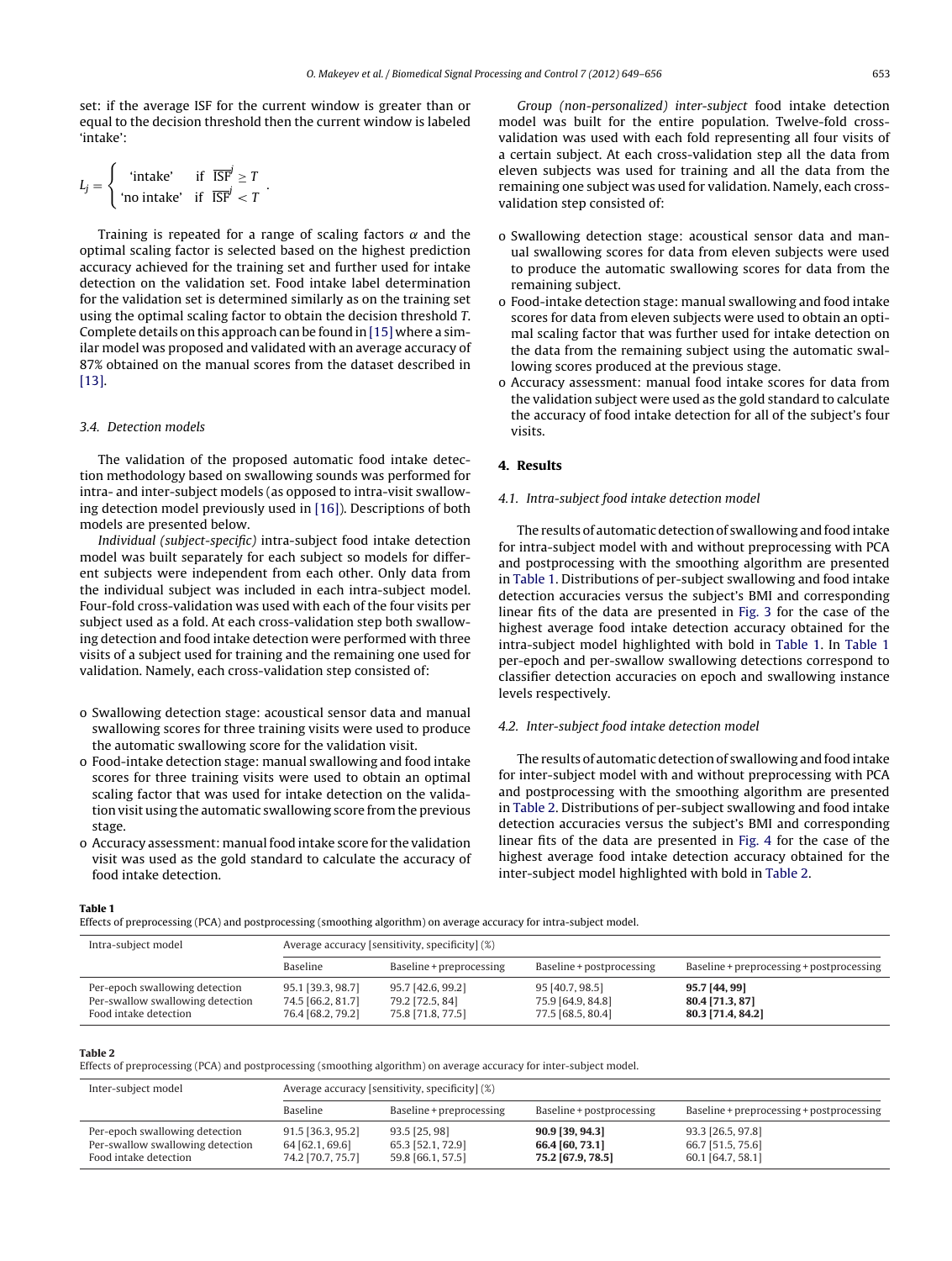<span id="page-5-0"></span>

**Fig. 3.** Intra-subject model: distribution of accuracies for per-epoch and per-swallow swallowing detection and food intake detection versus subject's BMI with corresponding linear fits plotted for the case of the highest average food intake detection accuracy highlighted with bold in [Table](#page-4-0) 1.

#### **5. Discussion**

As can be seen from [Tables](#page-4-0) 1 and 2 the highest average food intake detection accuracies of 80.3% and 75.2% were obtained for intra- and inter-subject models respectively. Linear fits for distributions of per-subject food intake detection accuracy versus subject's BMI are presented in Figs. 3 and 4. While the linear fit for intrasubject model has a negative slope of less than 0.01 the one for inter-subject model has a negative slope of 0.62 with accuracy decreasing with an increase of BMI. Still, even for the volunteer with the highest BMI in this study (BMI of 42.1, severe obesity) the inter-subject food intake detection accuracy was 70.6% suggesting that the proposed food intake detection approach is suitable for monitoring of obese individuals even though more data is needed for conclusive proof.

It can be seen from [Tables](#page-4-0) 1 and 2 that the effect of feature preprocessing using PCA was different for intra- and inter-subject models. For intra-subject model there was an improvement in the detection accuracy while for inter-subject model there was none. We believe that this difference may be attributed to the difference

in PCA application for the two models. This difference stems from computational burden of the covariance matrix calculation needed to compute the principal components. Dimensionality of the covariance matrix is equal to the squared number of observations or, in our case, epochs in the dataset. The covariance matrix is calculated for the training set and is used to calculate the matrix of eigenvalues which is further used to project the validation data onto the new orthogonal basis. For the intra-subject model the training set is limited to the three visits from a particular subject and the associate covariance matrix can be calculated directly. For inter-subject model the training set includes a total of 44 visits from eleven subjects. With over fourteen times the calculations a complete covariance matrix is infeasible. Therefore, to apply a similar methodology in both cases, subsets are selected randomly from the training set and PCA training is performed on these subsets only. The largest feasible number of visits to use as a subset (three) was determined empirically. Representativeness of such a small subset is very limited. Allowing a better representation of the training set data in covariance matrix for inter-subject model could potentially result in increased food intake detection accuracy.



**Fig. 4.** Inter-subject model: distribution of accuracies for per-epoch and per-swallow swallowing detection and food intake detection versus subject's BMI with corresponding linear fits plotted for the case of the highest average food intake detection accuracy highlighted with bold in [Table](#page-4-0) 2.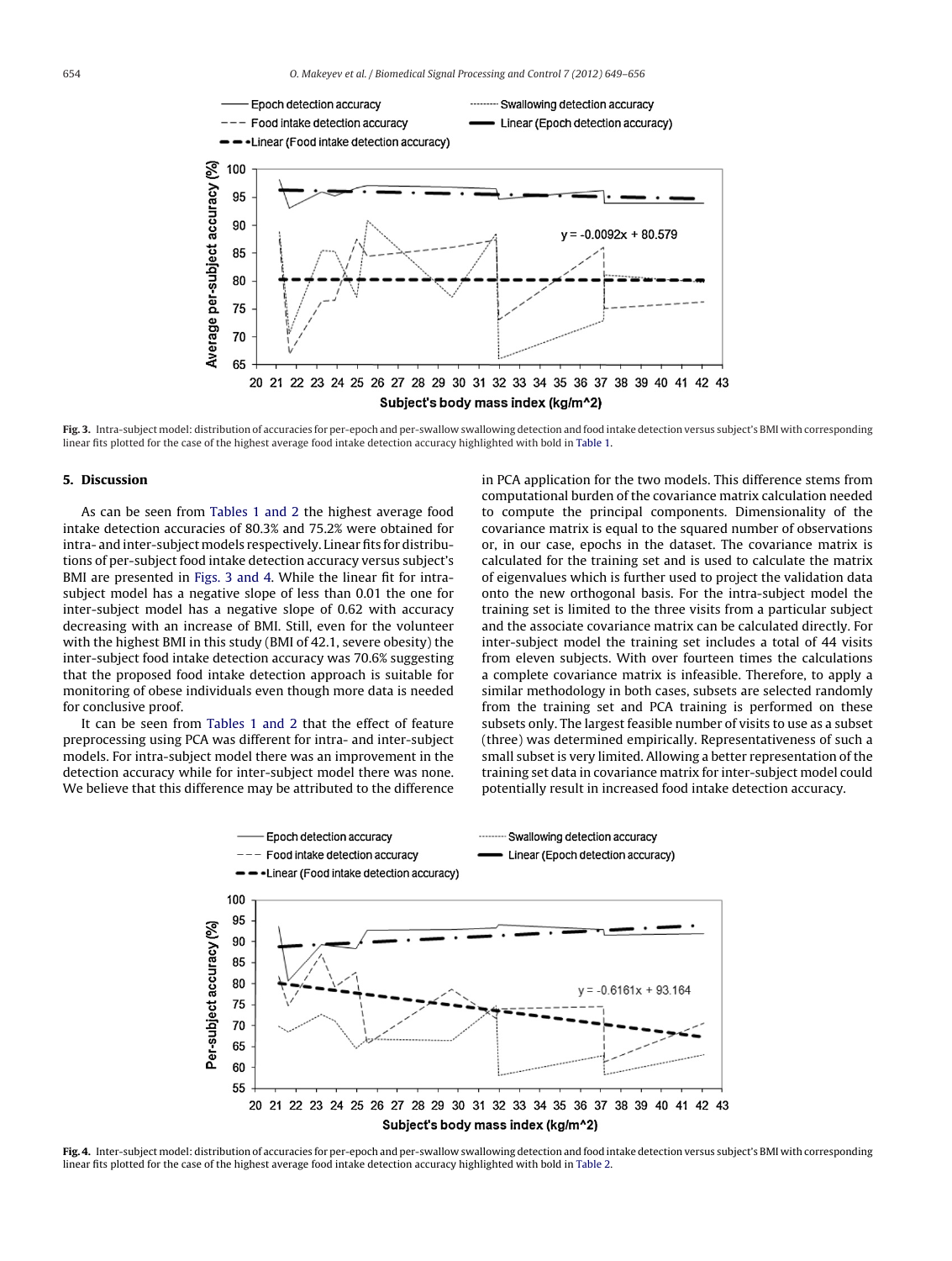It can also be seen from [Tables](#page-4-0) 1 and 2 that while in the case of intra-subject model application of PCA increased both sensitivity and specificity at the stage of swallowing detection, in the case of inter-subject model sensitivity decreased and specificity increased. The latter increased the existing imbalance between sensitivity and specificity for inter-subject model along with an underlying imbalance between false negative and false positive swallowing detections. Even though food intake detection may offer some tolerance to errors in automatic swallowing detection due to food intake detection being based on time intervals containing multiple swallows such tolerance depends on the balance between false negative and false positive swallowing detections partially cancelling each other. Therefore, even though the highest overall swallowing detection accuracy for inter-visit model was achieved with application of the PCA the highest overall food intake detection accuracy was obtained for the case of the best balance between sensitivity and specificity of swallowing detection. Further investigation is needed for more precise evaluation of the effect of automatic swallowing detection errors on accuracy of food intake detection.

The postprocessing smoothing algorithm improved the detection accuracy for both models as can be seen in [Tables](#page-4-0) 1 and 2. The optimal thresholds of number of epochs for swallow and nonswallow gaps were equal to 5 and 0 respectively. The optimal thresholds were determined with grid search and suggest that situations where not all epochs belonging to a single swallow were classified correctly created additional false positive swallow detection errors.

Finally, from [Tables](#page-4-0) 1 and 2 and Section [3.1](#page-2-0) we can see that even with the proposed improvements the highest per-epoch and per-swallow swallowing detection accuracies for intra- and intersubject models are lower than the ones obtained with training and validation performed on each visit separately as in [\[16\].](#page-7-0) Several factors could be contributing to satisfactory generalization capability of swallowing detection including intra- and inter-subject variability of swallowing sounds. Further investigation is needed to determine the sources.

While the swallowing based automatic food intake detection approach proposed in this paper cannot be directly compared with the intake gesture and chewing based approaches proposed in [\[6,11\]](#page-7-0) respectively, we can compare the validation procedure to the one used in [\[6\].](#page-7-0) In [\[6\]](#page-7-0) results comparable to the ones obtained in our study are reported for subject-specific intra-subject model validated on a dataset with a total of 784 intake gestures compared to a total of 7305 swallows in our study. No results for non-personalized inter-subject model were reported in  $[6]$  like our report. In  $[11]$  very limited detail is provided on the validation procedure limiting the interpretation of the reported high average detection accuracy. Furthermore, the proposed swallowing based approach may be less prone to some of the limitations inherent in intake gesture and chewing based approaches. Namely, limitations of intake gesture approach include: first, not all food items require intake gestures, e.g. a high-caloric milkshake can be consumed using a straw. Second, arm movements to the head that are not related to food intake, e.g. brushing teeth, smoking, etc., may result in misclassifications. Third, high intra-subject variability of intake gestures is reported in [\[6\]](#page-7-0) caused by differences in size and consistency of food pieces and temporal aspects such as changes in food temperature and natural satiety subjects were developing during the intake sessions. Finally, even though inter-subject variability of intake gestures has not been evaluated there may be significant differences due to differences in human eating behaviors, e.g. eating with chopsticks versus cutlery. Chewing and swallowing seem to be less related to personal eating behaviors and, therefore, may offer smaller intraand inter-subject variability for automatic detection of food intake. However, the usability of food intake detection based on chewing sensors is limited to solid foods since there is little to no chewing present during consumption of liquid and certain semisolid (yogurt, pudding, etc.) food items. This limitation makes chewing sensors more feasible for sensor fusion rather than for an independent food intake detection sensor. Furthermore, the absence of spontaneous chewing throughout the day as compared to, for example, swallowing gives no indication whether the MIB device based on the chewing sensor is being worn or not making the device vulnerable to intentional misreport of food intake. Based on these actual and potential limitations of intake gesture and chewing based approaches we can conclude that swallowing sensor may be the most promising option for creation of a single sensor MIB device even though it also has several actual and potential limitations. First potential limitation is situations where swallowing rate is elevated for other reasons than food intake, e.g. mental strain, emotional reactions, etc. For example, in a study conducted by Cuevas et al. on data from 38 generally healthy undergraduates pleasant low arousal, neutral, or aversive high arousal condition all resulted in significantly increased spontaneous swallowing rates with means of  $7.9 \pm 1.9$  (standard error),  $15.8 \pm 2.4$ , and  $23.7 \pm 3.6$ swallows per 30 min, respectively [\[3\].](#page-7-0) In this case even the high arousal condition resulted only in  $23.7 \pm 3.6$  swallows per 30 min swallowing rate corresponding at most one swallow per minute. At the same time in our study on using swallowing frequency as predictor of food intake we have found that the Bayes optimal threshold which defined an optimal decision boundary between the classes of "food intake" and "no food intake" was equal to 4 swallows per minute [\[15\],](#page-7-0) i.e. it was at least four times higher than spontaneous swallowing rate during high arousal emotional state. This is an indication that alteration of spontaneous swallowing frequency due to emotional state is unlikely to cause problems to our food intake detection methodology. Further investigation is needed to evaluate the impact of other potential causes of elevated swallowing rate on food intake detection accuracy. Second potential limitation of an approach based on swallowing sensor is related to differences in voluntary swallowing rates for different individuals. These differences are part of our motivation to evaluate the non-personalized inter-subject model in this work and to compare its performance to performance of the subject-specific intra-subject model. Even though the performance for the former model was worse the difference between average food intake detection accuracies for intra- and inter-subject groups (80.3% and 75.2% correspondingly) was not significant ( $p = 0.093$ , two-sample t-test for comparison and Ryan-Joiner test for normality of sample distributions) suggesting that aforementioned differences are not rendering the proposed approach useless. Analysis of larger subject populations for longer study durations is needed for a conclusive proof and is planned for future work on this project. Most importantly, third limitation is related to the effect of sound artifacts and background noises on accuracy of acoustical swallowing detection and therefore accuracy of food intake detection. In our previous work we have assessed this effect on intra-visit swallowing detection accuracy where the highest accuracy was observed for quiet (no talking or reading aloud) periods of no food intake (88%) and the lowest one was observed for periods of food intake combined with talking and background noise (82.9%)[\[16\].](#page-7-0) These results suggest that artifact sounds may negatively impact the detection accuracy. It was not feasible to perform a similar assessment in current study since cross-validation for both intra- and inter-subject models involved grouping together subject visits with and without artifacts and noise. Overall, further investigation of this effect is needed with application of noise cancellation techniques having the potential to improve the detection accuracy. Finally, further comparison between different sensor modalities needs to be drawn including aspects other than detection accuracy such as comfort, acceptance, scalability, etc.